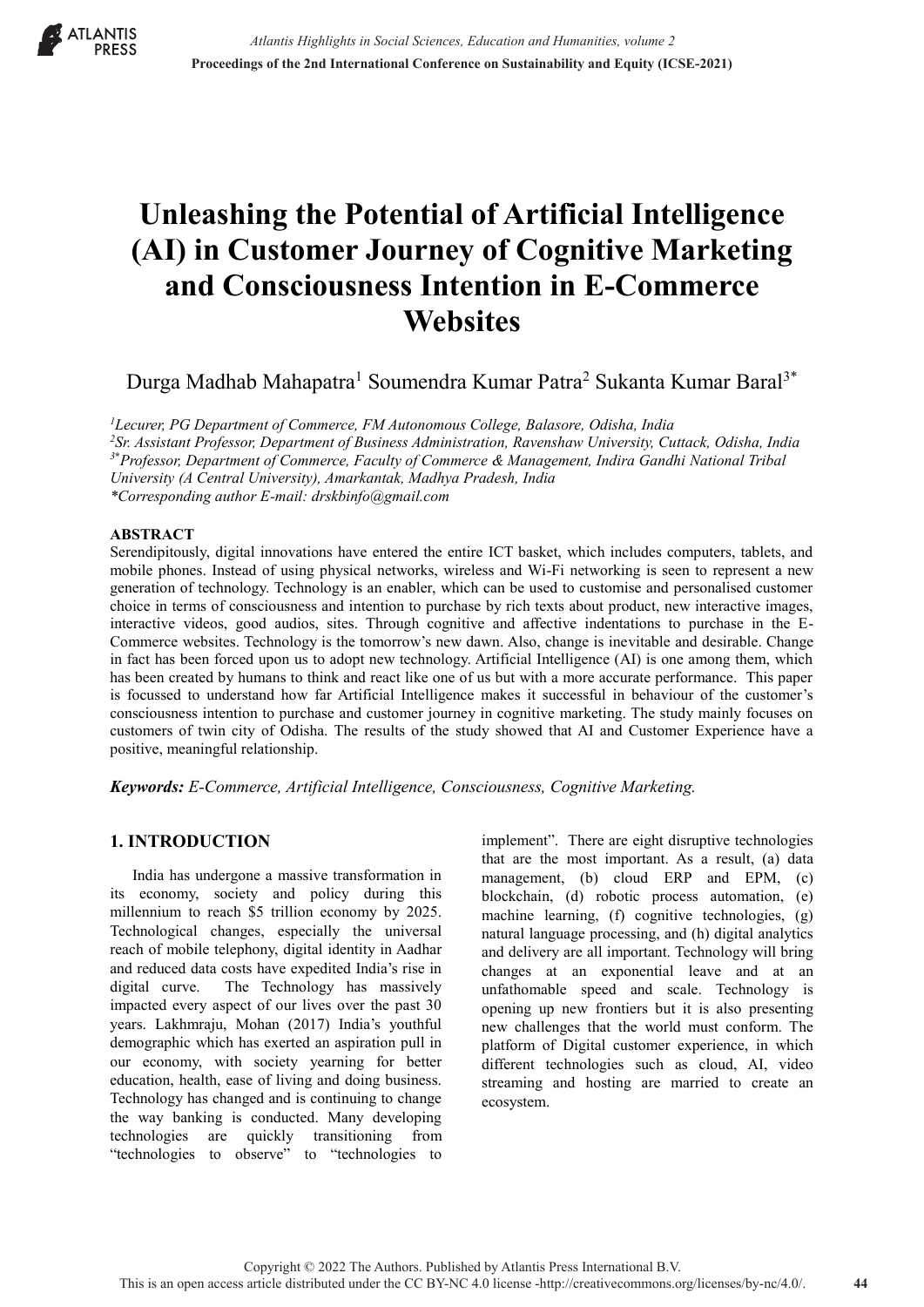

# *1.1. Historical Background of Artificial Intelligence (AI)*

| Table 1: Background of Artificial Intelligence (AI) |  |  |
|-----------------------------------------------------|--|--|
|                                                     |  |  |

| Year       | <b>Developments</b>                       |
|------------|-------------------------------------------|
| 1940-50    | Alan Turning developed the Turning        |
| The Birth  | Test in 1950 as a technique of testing if |
| of AI      | a computer is capable of thinking like a  |
|            | human person.                             |
| 1956-1974: | In 1956, during a symposium held at       |
| The        | Dartmouth College, the term "artificial   |
| Golden     | intelligence" was coined.                 |
| Years      |                                           |
| 1961       | To defeat humanoid players, Samuel's      |
|            | Checkers software employed -Machine       |
|            | learning.                                 |
| 1966       | Shorbox performed<br>The<br>IBM           |
|            | arithmetic using voice commands. The      |
|            | Shakey was the first mobile robot to be   |
|            | conscious of its surroundings. MIIT's     |
|            | AI Laboratory developed ELIZA,<br>an      |
|            | artificial conversational "therapist".    |
| 1974-1980  | During 1978, programmes such as R1 /      |
|            | XCON were developed to assist sales       |
|            | personnel in avoiding product proposal    |
|            | mistakes.                                 |
| 1980-1987: | 1987-1994: Second Winter                  |
| The Boom   | 1994: Present: Modern Era                 |
| periods    | Two robotic cars drove long-distance      |
|            | on the highway                            |
| 1997       | Blue,<br>world chess<br>1997: Deep        |
|            | champion Garry Kasparov is defeated       |
|            | by chess-playing computer developed       |
|            | by IBM.                                   |
|            | Kismet, a friendly machine capable of     |
|            | conveying emotions, was introduced in     |
|            | the year 2000.                            |
| 2004       | A personal Robert, Honda Asimo, was       |
|            | produced.                                 |
| 2011       | On Jeopardy, a long-running US game       |
|            | show, IBM Watson defeats two of the       |
|            | most successful human competitors.        |
| 2016       | Virtual agent overview with<br>Siri,      |
|            | Google Now, and IP Soft's Amelia.         |
| 2017       | Google's Auto ML technology allows        |
|            | AI to build AI.                           |
| 2018       | Google spin-off Waymo lunched self-       |
|            | driving cars in Arizona.                  |
|            |                                           |

Source: Accenture; other reports

As it is credited with a range of other shifts in existing market patterns and continues to shift sectors, technology is a major contributor to this transition. But a paradigm change has occurred with the accelerated use of technology and accounting is at the forefront of all technical developments. The leading factors are an increase in cloud technology investment and the rise of small businesses. In the country, China is the biggest cloud technology consumer, followed by India. In revolutionising the profession, the new block chain technology will also play a major role in freeing accountants from daily bookkeeping practises and offering greater transparency about an organisation's finances and obligations. Ernst Young, Price Waterhouse, KPMG and Deloitte are the Big Four in the accounting sector, leading the trend towards recognising the accounting block chain.

|                           | Table 2: Internet penetration % wise population |  |  |
|---------------------------|-------------------------------------------------|--|--|
| (India's position is '9') |                                                 |  |  |

| Country        | <b>Internet</b> | Nos.             |
|----------------|-----------------|------------------|
|                | penetration %   | $(\mathbf{In}$   |
|                | of population   | <b>Million</b> ) |
| Africa         | 39.60           | 522              |
| Asia           | 54.20           | 2.3              |
| Europe         | 87.70           | 726              |
| Latin America  | 68.90           | 453              |
| Middle America | 67.90           | 176              |
| North America  | 89.40           | 328              |
| Australia      | 68.40           | 29               |
| China          | 58.40           | 829              |
| India          | 40.90           | 560              |
| World          | 58.80           | 4.54             |

Source: Internet world status, The Economic Times 3rd September 2019, p-10

Another big technological wave, Artificial Intelligence (AI), is here to stay and develop in the future by leaps and bounds as it can perform the most complicated tasks without a monthly salary overhead. For any company wanting to adopt this technology, an overhaul of the accounting department, leading to systemic improvements, is a necessity as it increases efficiency and accuracy and decreases expenses. There are different ways in which AI can help enhance the function of accounting. First, as AI gathers data from various agencies, gathers and merges it in no time, the reconciliation process is quicker and free of errors. Second, AI leads to paperless procurement and better control of vendors. Third, with the aid of automated workflow, creditor / debtor management is streamlined. Moreover, digitisation of accounting documents ensures that the audit feature is better usable and accurate. And lastly, with the assistance of AI, cost control is smooth, which can also help answer some of the users' frequently asked questions. A Sage survey reveals that 66% of accountants were prepared to invest in AI. In addition, the Internet is typically included, but text messaging by wireless,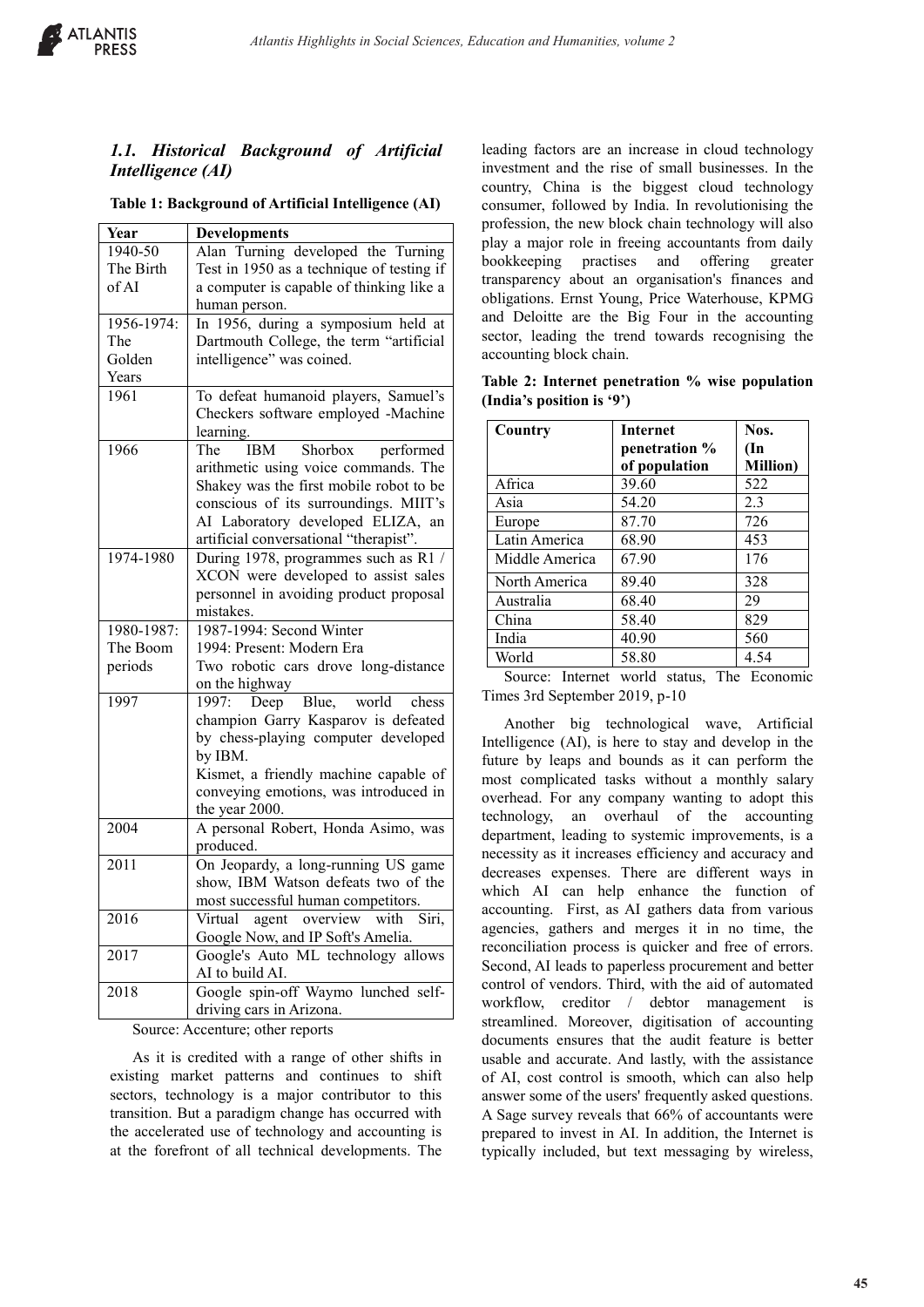

instant messaging, mobile apps, podcasts, electronic signs, digital TV and radio networks, and other services are frequently included in this context. In recent years, mobile and internet innovations have refined the manner in which e-commerce websites are distributed.

**Table 3: Major global players of AI (Artificial Intelligence)**

| Company        | Name of AI (intelligence<br>personal assistants) |
|----------------|--------------------------------------------------|
| Google         | Google Assistant                                 |
| Apple          | Siri                                             |
| Amazon         | Alexa                                            |
| <b>IBM</b>     | Watson assistant                                 |
| Microsoft      | Cortana                                          |
| Blackberry     | Blackberry assistant                             |
| Nuance         | Nina                                             |
| Cognitive code | Silvia                                           |
| Samsung        | Bixby                                            |

Source: Business Standard, 3rd September 2019, p.15

Cognitive development, such as the cognitive functioning of (a) mental perception processes, (b) memory judgement, and (c) reasoning, as opposed to emotional and volitional processes. Cognitive technology is the general term applied to technologies capable of performing certain tasks, including the identification of handwriting, expression, or faces; language comprehension; planning; partial or ambiguous knowledge reasoning; and learning. Further, the Cognitive marketing means how a consumer attached with different perspectives through brands [Rup et al. 2018, 2021]. In addition, resource management is another field in which cognitive technology can help enhance productivity and minimise costs. Applications of cognitive technology may capture, analyse and send real-time information to producers of consumer goods to help them handle inventory and fulfil orders more effectively. In how (a) consumers discover, (b) pick, (c) buy, (d) get, (e) use, and (f) get help with consumer products, cognitive technologies are intended to play a larger role. These innovations open up vast possibilities for e-commerce websites for any consumer goods to make the approach and smoother technique of consumer life easier, to reduce confusion and improve trust in purchases, and to help customers rejoice in and even connect with products as well as searching for e-commerce websites. The E-Commerce websites which have been ahead of the curve in using AI, ML, Deep Learning, Enterprise Data –Lake technological advances to deliver services to consumers. The

consumer benefited from hassle-free use of channels more tailored products, services and better response time. (Biswal, Manas Ranjan. (2020)

### **2. REVIEW OF LITERATURE**

The digital revolution, according to Hosanagar, Kartik. (2020), has taken over the current world. "AI has enormous potential for automation and digital transformation in a variety of industries". "In terms of AI use, India is well behind China and the United States".

The relevance of AI in customer experience was discussed by Oracle (2017). "AI brings consumer data to life" by "using machine intelligence to examine through, analyse, learn from, and comprehend vast amounts of data in ways that mere mortals cannot". The use of artificial intelligence (AI) to improve the entire consumer experience.

Klein et al. (2017) conducted a research on key trade (retail) executives to examine the effect and impact of AI technology on changes in consumer engagement.

Lemon and Verhoef (2016), stated AI can be used to track the feelings of consumers. There are three stages in the consumer journey: the pre-purchase process, the purchase process, and the post-purchase phase. Identification of a need, searching, and the construction of a collection of considerations based on exposure to web-based knowledge, advertising, user-generated material, word of mouth, or other stimuli are all part of the first step. Customers choose what they want in the second step and proceed with the payment depending on the information provided. The third stage is characterised by behaviours such as use and consumption, and phenomena of positive or negative post-purchase engagement.

McColl-Kennedy et al. (2019) established a very popular conceptual framework for assessing and interpreting the consumer experience that considers the consumer's perspective, including emotions such as excitement, affection, surprise, frustration, sadness and fear etc. and cognitive reactions to the various touch points such as grievances, compliments, suggestions etc. that occur during the purchasing decision journey. Especially, they suggest using a text mining model based on linguistics to collect user information that are critical for making marketing decisions.

The frequency with which any image, video, or other content is posted on any Digital Marketing platform has an effect on a company's online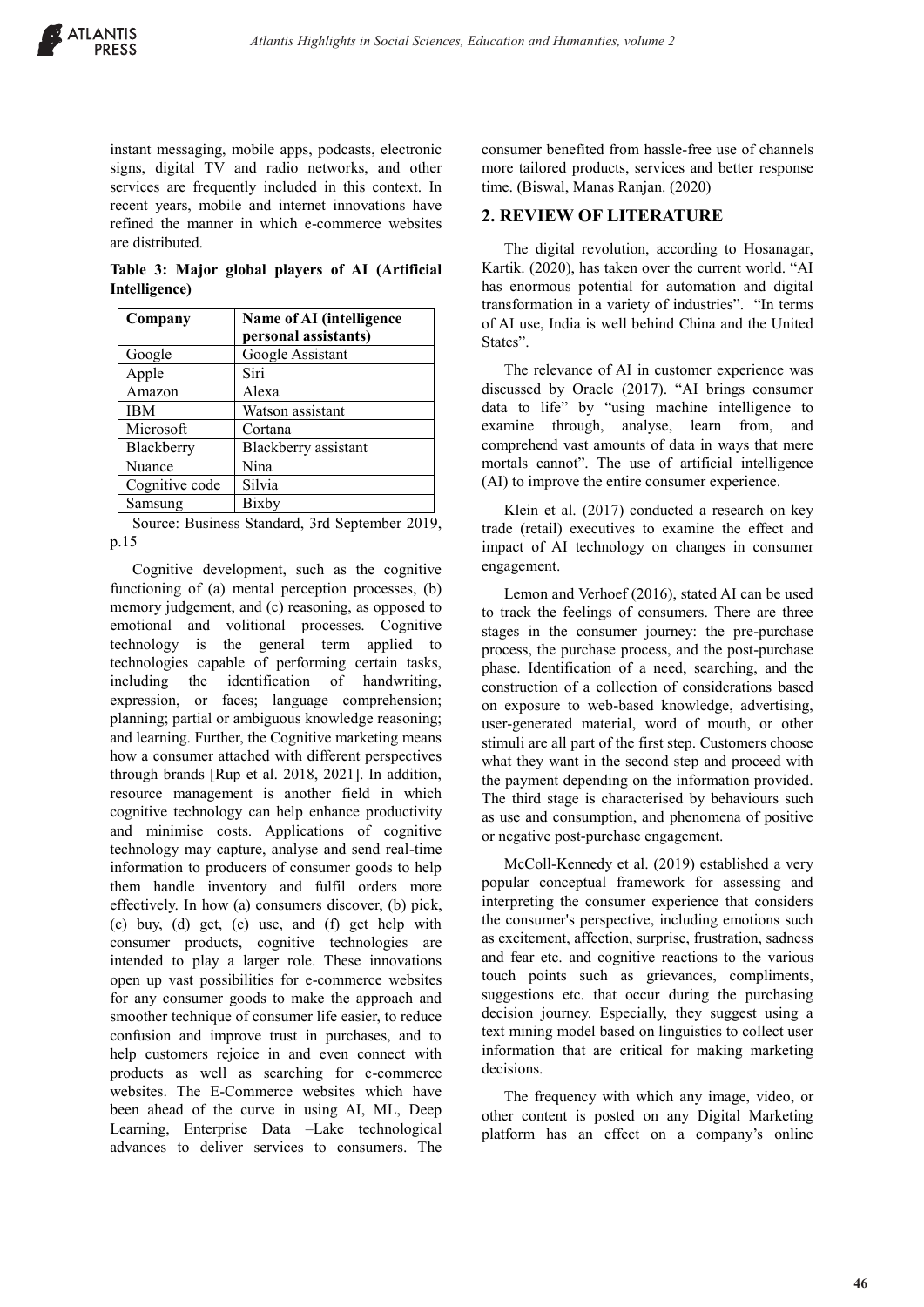marketing strategy, according to Kalpana Chauhan and Anandan Pillai (2013).

Yi-Shun Wang (2001) for web sites that sell digital goods and services, a systematic model and tool for measuring customer information satisfaction (CIS) has been developed. Important progress has been made in creating a general method to assess consumer satisfaction with the marketing of digital goods and services on websites.

#### **3. OBJECTIVES OF THE STUDY**

 Technology is the tomorrow's new dawn. Change is inevitable and desirable. Change in fact has been forced upon us adopt new technology in different sector. Artificial Intelligence (AI) is composed to disrupt our creation. Smart Tech is also changing the face of manufacturing while the 3rd industrial revolution was about mass production, the 4th revolution referred to as Industry 4.O; is focussed mass customisation and efficiency. Through the Internet of Things (IoT), Artificial Intelligence (AI), and Machine Learning (ML), it also allows for a speedier integration of automation into everyday activities (Machine Learning). The following are the goals of the study that was conducted to meet the research objectives:

- a) To explore the factors related E-commerce websites of Amazon and Flipkart with respect to searching product by consumer consciousness intention.
- b) To find the factors which are significantly influence through Artificial intelligence with respect to twin city of Odisha.
- c) On the basis of the study's findings, to offer appropriate improvement strategies.

#### **4. RESEARCH METHODOLOGY**

 Finally, the consumer consciousness intention as regards to searching the products of lifestyle by the twin city of Odisha was measured. All of the items were valued on a 5-point Likert scale, with 1 being "strongly disagree" and 5 being "strongly agree". After that, the data was entered into SPSS and analysed using structural equation modelling (SEM) using AMOS 23.0.

#### **5. ANALYSIS AND DISCUSSION**

 The following Table no.4 illustrates the demographic profile of the respondents in the sample (N= 542). Out of the total respondents, majority of the respondents are females (54.70 percent) and Males (45.30 percent) respectively. Furthermore, the

bulk of the responders are between the ages of 26 and 30 (49.60 percent) then coming 31 to 40 years (23.10 percent), while 22.40 percent belongs to below 25 years. Few of the respondents belongs to 41 years and above (4.90 percent). With regard to qualification of the respondents, majority are having bachelor degree (34.50 percent) then coming high school (29.20 percent) and few of the respondents are belongs to diploma (19.40 percent) and post graduate (16.90 percent).

 Finally, the demographic profile shows majority of the respondents (25.40 percent) are having income 30,000 to 45,000 then coming more than 45,000 rupees (25.40 percent) and then coming less than 15000 rupees (17.20 percent) respectively. Few of the respondents are having monthly income from 15,000 to 30,000 (5.40 percent). The research also focuses on the influence of website ads on consumer purchasing behaviour, which increases the intentions of the consumer towards the product and purchasing behaviour. The ads of the website affected customer buying decisions to a modest degree as only approximately half of respondents were affected by market recognition purchases through internet advertising. Consumers do not purchase goods; rather, they purchase reasons to be fulfilled or to resolve problems.

**Table 4: Demographic Profile of the respondents (N=542)**

| <b>Particulars</b> | Category            | Frequency | Percentage |  |
|--------------------|---------------------|-----------|------------|--|
| Gender             | Male                | 246       | 45.3       |  |
|                    | Female              | 296       | 54.7       |  |
|                    | <b>Total</b>        | 542       | 100        |  |
|                    | Below $25$          | 121       | 22.4       |  |
|                    | years               |           |            |  |
|                    | $26$ to $30$        | 269       | 49.6       |  |
| Age                | years               |           |            |  |
|                    | 31 to 40            | 125       | 23.1       |  |
|                    | years               |           |            |  |
|                    | 41 years and        | 27        | 4.9        |  |
|                    | above               |           |            |  |
|                    | <b>Total</b>        | 542       | 100        |  |
|                    | High school         | 158       | 29.2       |  |
|                    | Diploma             | 105       | 19.4       |  |
| Qualification      | Bachelor            | 187       | 34.5       |  |
|                    | (UG)                |           |            |  |
|                    | Postgraduate        | 92        | 16.9       |  |
|                    | (PG)                |           |            |  |
|                    | <b>Total</b>        | 542       | 100        |  |
|                    | Less than<br>15000  | 94        | 17.2       |  |
|                    | $15001 -$           |           |            |  |
| Monthly<br>income  |                     | 29        | 5.4        |  |
|                    | 30,000              |           |            |  |
|                    | $30,001-$<br>45,000 | 281       | 52         |  |
|                    | More than           | 138       | 25.4       |  |
|                    |                     |           |            |  |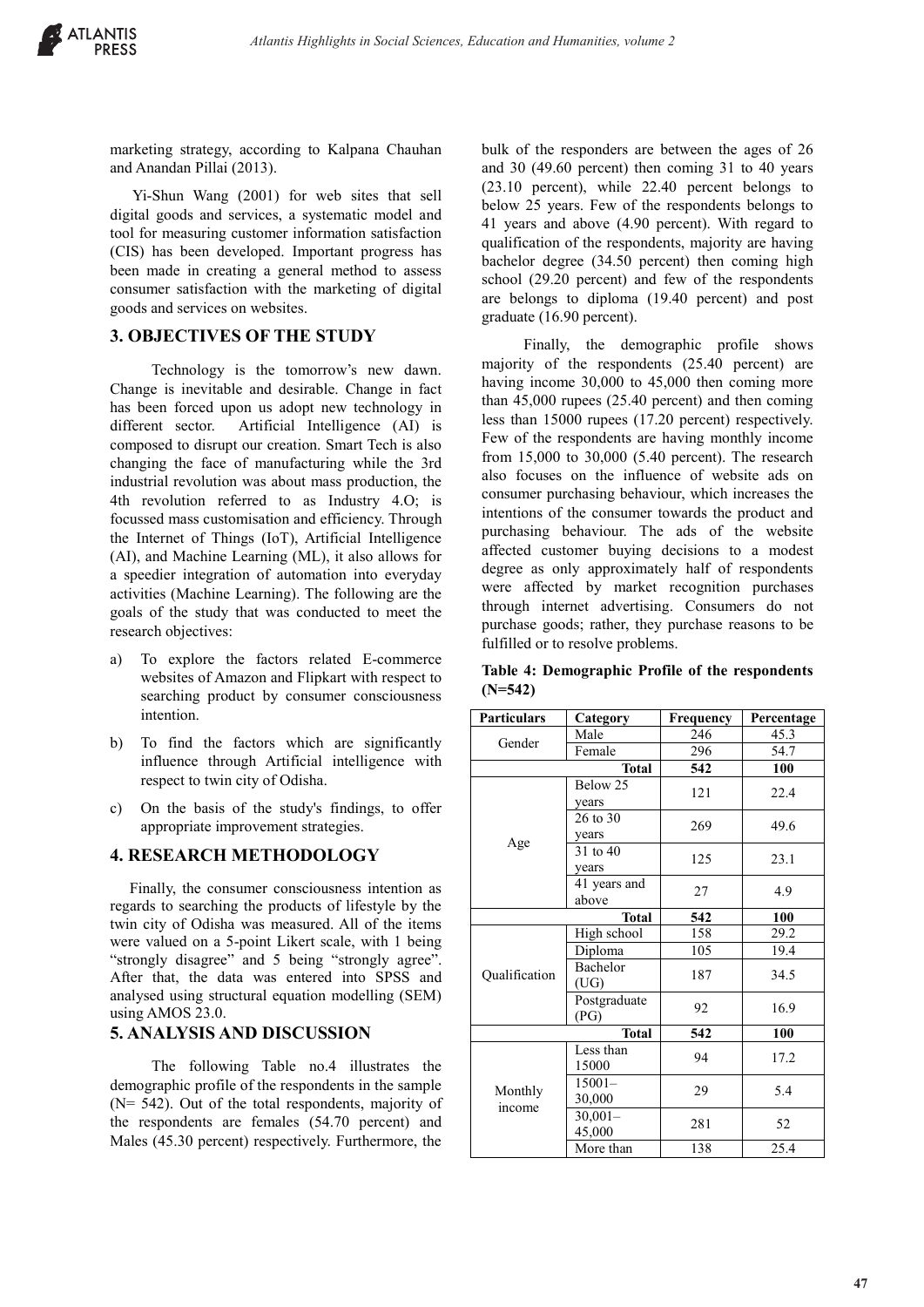| 45,000                                 |     |     |
|----------------------------------------|-----|-----|
| Total                                  | 542 | 100 |
| Source: Developed from the survey data |     |     |

 After profile analysis of the respondents, further analysis was undertaken to examine the reliability of the twenty-three related to potential of artificial intelligence in customer journey towards Ecommerce websites variables. Reliability analysis i.e., Cronbach's alpha  $(\alpha)$  was applied. Reliability analysis was conducted after screening of data and replacing missing values by SPSS software. Shopping is their primary source of enjoyment, and they identify it with leisure and lifestyle activities. The Consumers are becoming highly green conscious about searching the websites. Technologies such as (a) Affective Computing, (b) Emotion AI can bring in a good experience by integrating data-driven interactions that represent modern Human Centered Design (HCD) techniques that encourage deep emotional connexions across ecommerce websites with products and brands, which in turn can drive loyalty and business activities in line with growth. Contextually relevant content is necessary to operationalize the customer experience on a scale.

**Table 5: Descriptive and Reliability Analysis (N= 542)**

| ದ | Partici                                                                                              | Mean  | Std.<br>eviati | $C$ ronbach's<br>Alpha $(a)$ | N. of Item |
|---|------------------------------------------------------------------------------------------------------|-------|----------------|------------------------------|------------|
|   | Potential of<br>Artificial<br>Intelligence (AI) in<br>Customer Journey<br>of Cognitive<br>Marketing. | 4.231 | 0.237          | 0.875                        | 23         |

Source: Developed from the survey data

 The Alpha value of combined is coming more than 0.80, reveals all the items in the questionnaire are reliable. Therefore, it can be inferred, based on the alpha outcomes of the Cronbach, that the measurement items achieved acceptable reliability. Artificial Intelligence (AI) is expected to alter both marketing tactics and consumer habits dramatically. AI is anticipated to have an influence on marketing strategies, including company models including sales procedures and customer care options, as well as consumer behaviour, for example, text, speech, images, or facial expressions. (Kaplan and Haenlein 2019, p. 17). Further, customer friendliness remains open to feedback and responsive that enabled for Ecommerce websites to deliver and improve services.

|  |  |  | Table 6: Factor loading of items (AI) |  |
|--|--|--|---------------------------------------|--|
|--|--|--|---------------------------------------|--|

| <b>Items and Construct</b>                                                                                                    | Factor<br>loadings |  |  |
|-------------------------------------------------------------------------------------------------------------------------------|--------------------|--|--|
| <b>Customer Demand Anticipation (CDA)</b>                                                                                     |                    |  |  |
| This AI carries high quality of<br>Customer consciousness.                                                                    | 0.830              |  |  |
| This AI provided the Demographic<br>shifts.                                                                                   | 0.510              |  |  |
| This AI offers to the consumers in<br>variety of products and services.                                                       | 0.540              |  |  |
| <b>Improved Inventory Management (IIM)</b>                                                                                    |                    |  |  |
| The supply chain can be traced out<br>through AI.                                                                             | 0.850              |  |  |
| The delivery services and put signature<br>of the consumer can easily trace out<br>through AI.                                | 0.580              |  |  |
| The reaching to the perspective<br>consumer and reverse purchase with<br>same websites will be thoroughly<br>evaluated by AI. | 0.640              |  |  |
| <b>Efficient Delivery Management (EDM)</b>                                                                                    |                    |  |  |
| Multiple tailor-made products are<br>offered through AI                                                                       | 0.800              |  |  |
| To compete with other product, the spur<br>advertisement can made successful<br>though AI.                                    | 0.710              |  |  |
| The smaller and premium pack size<br>with self-congruity and product<br>evaluation is dealt with AI.                          | 0.730              |  |  |
| Thee-loyalty cues with brand trust<br>through AI.                                                                             | 0.650              |  |  |
| <b>Personalized Suggestions (PS)</b>                                                                                          |                    |  |  |
| AI shows the comparative best prices<br>for most products.                                                                    | 0.760              |  |  |
| AI enabled monitoring of transactions<br>are managing grid stability.                                                         | 0.680              |  |  |
| The AI broadening base of digital<br>access.                                                                                  | 0.930              |  |  |
| <b>Image-Based Product Search (IBPS)</b>                                                                                      |                    |  |  |
| The Product search are frequently<br>shown.                                                                                   | 0.660              |  |  |
| The Seasonal promotions are in use by<br>AI.                                                                                  | 0.560              |  |  |
| Comparative Prices are shown in<br>through AI.                                                                                | 0.840              |  |  |
| <b>Early Identification of Potential Consumer</b><br>(EIPC)                                                                   |                    |  |  |
| The sentiment of the customer can be                                                                                          |                    |  |  |
| identified through AI.<br>The Web analytics can find the                                                                      | 0.480              |  |  |
| potential consumer through AI.                                                                                                | 0.880              |  |  |
| The value-add services focussed the sub-<br>conscious mind of the consumer through AI.                                        | 0.940              |  |  |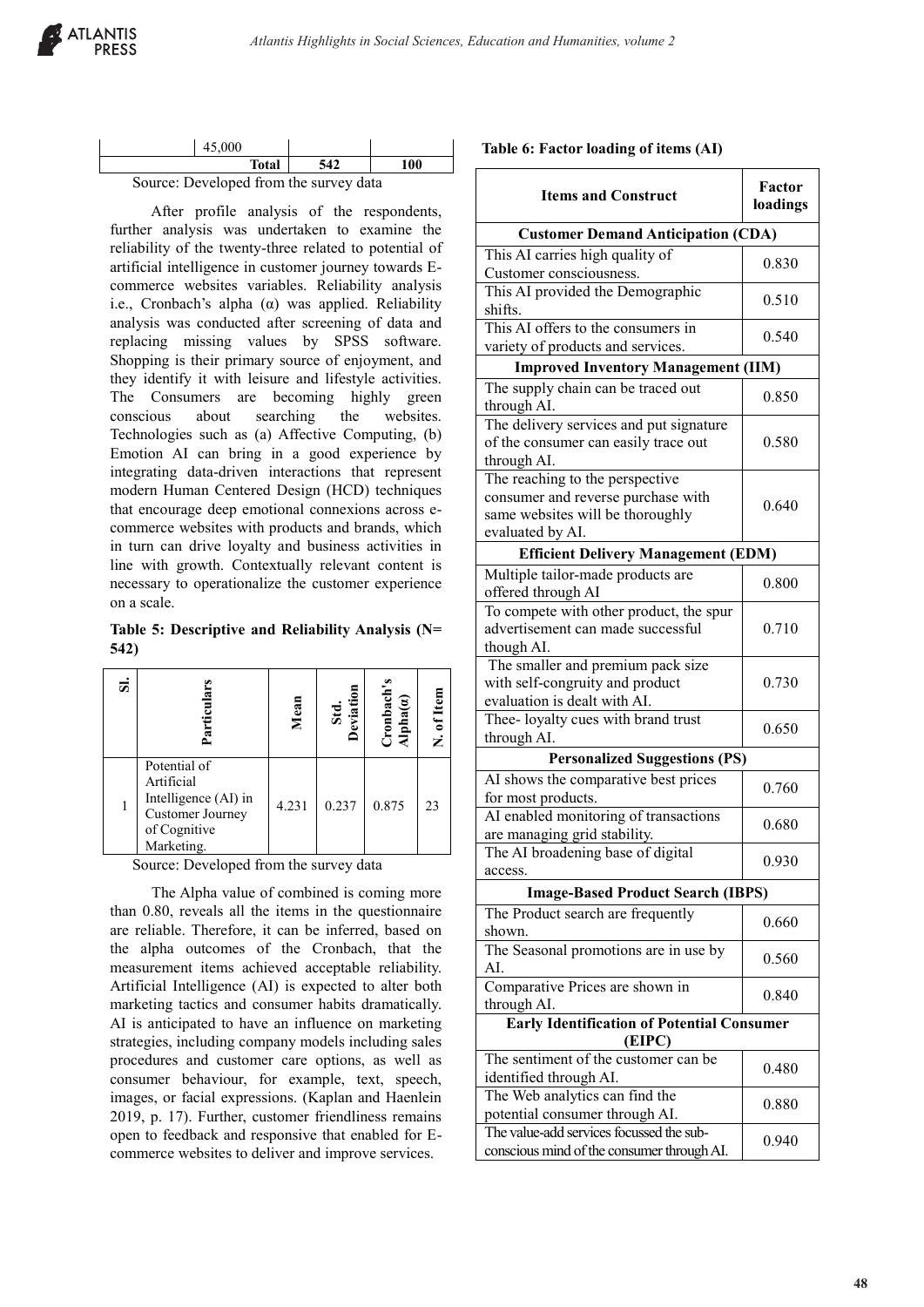| <b>Automating and Expediting Administrative</b><br><b>Tasks (AEAT)</b>         |       |  |  |
|--------------------------------------------------------------------------------|-------|--|--|
| The website is dynamic.                                                        | 0.650 |  |  |
| The effect of Design of the websites is<br>influence the consumers through AI. | 0.530 |  |  |
| The listing of the Product with different<br>segment can put forth with AI.    | 0.740 |  |  |
| The role of SEO is carrying out the<br>website listing through AI.             | 0.660 |  |  |

Source: Developed from the survey data by the Authors



**Fig.1: SEM of Potential AI**

CDA: Customer demand anticipation; IIM: Improved inventory management; EDM: Efficient delivery management; PS: Personalized suggestions; IBPS: Image-based product search; EIPC: Early identification of potential consumer; AEAT:Automating and expediting administrative tasks.Group number 1 (Group number 1 - Default model)Estimates (Group number 1 - Default model)Scalar Estimates (Group number 1 - Default model)

**Table 7: Summary SEM results of Potential of AI**

| <b>Particulars</b>                                                         | <b>CFI</b> | NFI   | <b>GFI</b> | <b>RMSEA</b> | <b>RFI</b> |
|----------------------------------------------------------------------------|------------|-------|------------|--------------|------------|
| Chi-square<br>$= 227.477$                                                  |            |       |            |              |            |
| $df = 14$                                                                  |            |       |            | 0.085        |            |
| $P$ value $=$<br>0.000<br>(Probability)<br>value/<br>significant<br>value) | 0.915      | 0.912 | 0.918      |              | 0.910      |

Source: Developed from the survey data (Primary)

df: degrees of freedom; CFI: Comparative fit index; NFI: Normed fit index; GFI: Goodness – offit; RFI: Relative fit index; RMSEA: Root Mean Square Error of Approximation.

The table above depicts the SEM model fitness structure in terms of AI potential. The results of the above table show that all of the AI elements are closely linked. According to the model, each indicator variable loaded significantly with its intended construct, which was properly fitted and evaluated. In the SEM model, Chi-square = 227.477, df = 14,  $p<0.001$ , CFI=0.915, GFI=0.918, NFI=0.912, RFI = 0.910, RMSEA=0.085, provided a good fit to the data (Browne and Cudek, 1993; Hu and Bentler, 1999). Further, as far as customer experience, security and stability are disadvantages. A buyer can log in to the website or app of the company, fill in details such as location, language of choice and requirement. Further, people are more comfortable in shopping via video streaming that scaling up to cater to their requirements. It focuses entire sequence of documentation. It's also becoming popular as brick-mortar stores at away to stay competitive world. The personalised buying experience can make it successful through Artificial intelligence which a cause a big leap in terms of tech like the internet changed things in the last decade. (Ahmad, Samreen (2020). The predictive behavioural indicators and periodic verification also put a right direction towards to identify location data and based on the location data for gathering more information.

**Table 8: Regression Analysis of Variable (Potential of AI)**

|                    |      |           |                 |       |       | P     |
|--------------------|------|-----------|-----------------|-------|-------|-------|
| <b>Particulars</b> |      |           | <b>Estimate</b> | S.E.  | C.R.  | Label |
|                    |      | Potential |                 |       |       |       |
| <b>AEAT</b>        | <--- | of AI     | 1.000           |       |       |       |
|                    |      | Potential |                 |       |       |       |
| <b>EIPC</b>        | <--- | of AI     | 9.778           | 3.299 | 2.964 | ***   |
|                    |      | Potential |                 |       |       |       |
| <b>IBPS</b>        | <--- | of AI     | 9.461           | 3.188 | 2.968 | ***   |
|                    |      | Potential |                 |       |       |       |
| PS                 | <--- | of AI     | 8.020           | 2.702 | 2.968 | ***   |
|                    |      | Potential |                 |       |       |       |
| <b>EDM</b>         | <…   | of AI     | 6.428           | 2.171 | 2.961 | ***   |
|                    |      | Potential |                 |       |       |       |
| <b>IIM</b>         | <--- | of AI     | 3.949           | 1.348 | 2.930 | ***   |
|                    |      | Potential |                 |       |       |       |
| <b>CDA</b>         | <…   | of AI     | $-0.566$        | 0.267 | 2.116 | ***   |

*Source*: Developed from the survey data

(Primary); **S.E.**: Standard Error; **C.R**: Critical Ratio

The above table shows the results of regression model derived through SEM. As shown in the above table, all the p value of the contributing variables related to the potential of AI in E-commerce websites was accepted since the significant value of p is coming \*\*\*  $( $0.05$ ). The path analysis demonstrates$ that the aforementioned model's regression weights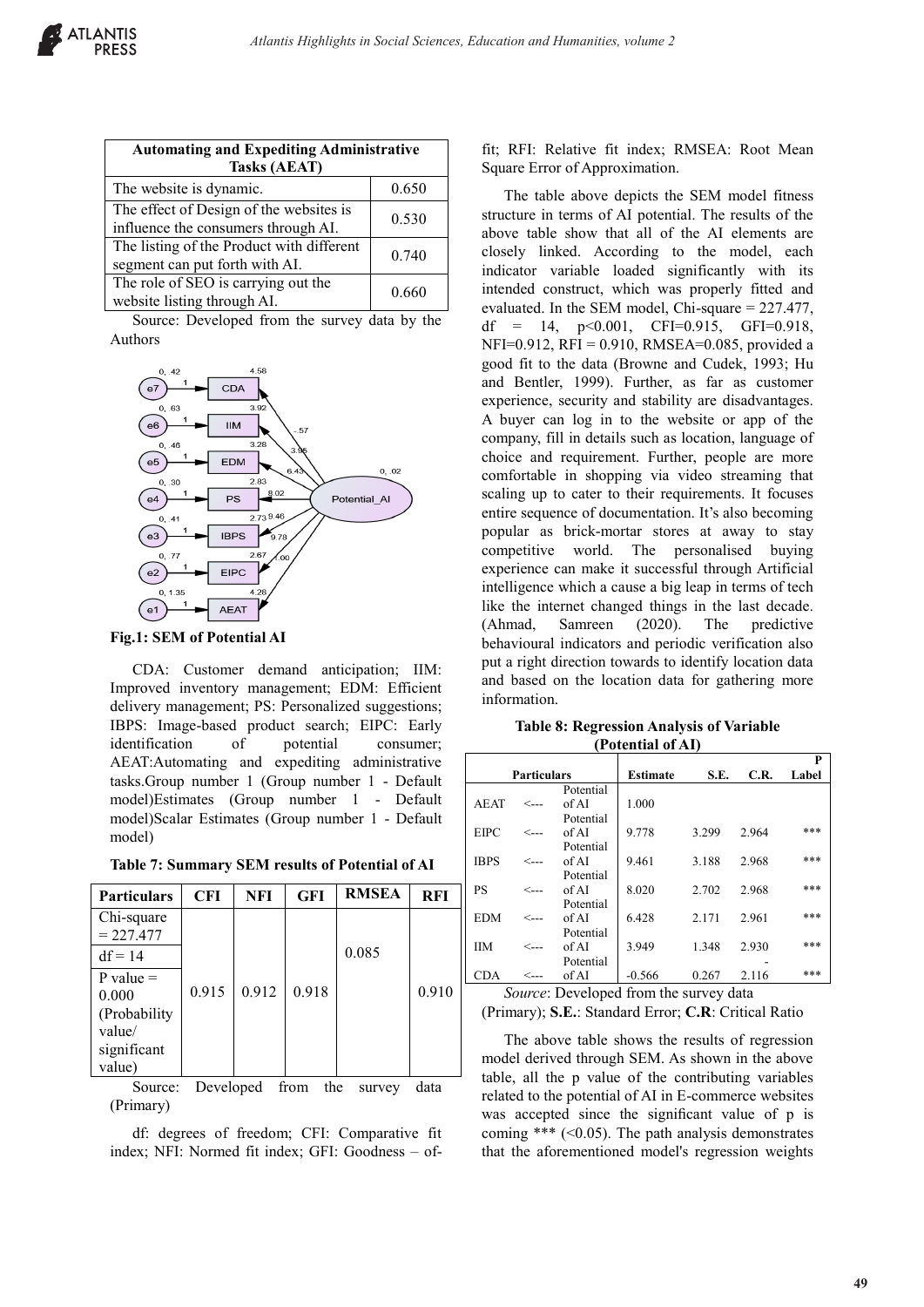are structurally fit. In addition, all of the contributing elements to the factor (Potential of AI) are statistically significant and contribute to the SEM. Out of the seven derived factors, the factor "*EIPC*: Early identification of potential consumer (9.778) is contributing maximum towards potential of AI in Ecommerce websites. Then coming the factor "*IBPS*: Image-based product search (9.461)*"* since estimated value of the regression weights is coming highest. Further, the factor - *CDA*: Customer demand anticipation (-0.566) though coming significant (\*\*\*) but negatively associated with potential of AI in Ecommerce websites. Since, AI will not work in anticipation of demand, the factor is coming negative impact though it is coming significant.

#### **6. CONCLUSION**

The constant growth in consumer expectations has made improving the customer experience a difficult challenge for businesses. Companies that want to achieve a competitive advantage in customer service should think about more than just delivering content on the right channel at the right time. AI provides the organisation with an awareness of the clients, helping organisations to prepare strategies accordingly. Forrester's 2016 global state of AI online survey Legget states that AI is now increasingly employed by many firms to increase the personalised customer experience, demonstrating that customer service is presently one of the most important sectors in the investment and adoption of AI systems. Virtual Personal Assistants (VPAs) like Bixby, Alexa (Amazon), Siri (Apple), and Cortana (Microsoft) are at the forefront of commercially viable artificial intelligence (AI). Artificial intelligence (AI) is the use of technological systems to do tasks that would otherwise be done by people."Consumers will be delighted by AI's ability to make these conversations natural and active, predicting needs based on context, preferences, and previous inquiries; providing advice, resolutions, notifications, and offers; and learning over time." according to the statement.

## **REFERENCES**

- [1] B.K., Rup, J. Gochhayat, S. Samanta, Revisiting Brand Personality Attributes: Mediating Role of Brand Attitude. International Journal of Asian Business and Information Management  $(IJABIM)$  12(2)  $(2021)$  124-136. http://doi.org/10.4018/IJABIM.20210401.oa8
- [2] B.K., Rup, J. Gochhayat, S. Samanta, Role of Biological Sex and Gender Roles on Perceived

Brand Personality, International Journal of Knowledge-based and Intelligent Engineering Systems 22 (4) (2018) 231-237. DOI: 10.3233/KES-180387

- [3] Hosanagar, Kartik (2020). AI a job killer or creator? Business Today, 28th Anniversary Issue, 9th February 2020, pp.120-124.
- [4] Kalpana Chauhan, A. P. (2013). Emerald Insights. Retrieved on 17th July, 2019 from https://www.emerald.com/insight/content/doi/10 .110 8/10610421311298687/full/html
- [5] Klein, R., Parsons, D., Sonsev, V., Peetermann, L(2017). How AI Technology Will Transform C ustomer Engagement (Rep.). Retrieved from: https://communications network.letslinc.com/wpcontent/uploads/2017/07/ Linc\_Brand-Garage\_Customer-Service-and-AI-Report.pdf.
- [6] Lakhmraju, Mohan (2017). Technology and taller development of knowledge, *Business Standard*, June 2017, p.15.
- [7] Kaplan, A., &Haenlein, M. (2019). Siri, Siri, stylish my help: Who's the unprejudiced uptodate the land? On the understanding, example, and union of person who acts automatically understand. *Business Horizons*, 62(1), https://link.springlike.com/article/10.1007/s117 47-019-00696-0.
- [7] Lemon, K. N., & Verhoef, P. C. (2016). Understanding someone who purchases of merchandise occurrence all the while all of the someone who purchases of merchandise journey. *Journal of buying*, 80(6), pp. 69-96. https:// doi.org/10.1509/jm.15.0420
- [8] McColl-Kennedy, J. R., Zaki,M., Lemon, K. N., Urmetzer, F. & Neely, A. (2019). Gaining Customer Experience Insights That Matter. Journal effective Research, 22(1), pp. 8-26. https://doi.org/10.1177/1094670518812182
- [9] Oracle. (2017), 5 Data-force to act Tech Trends Shaping Customer Experience (Rep.). Available from: http://communications network.prediction.com/united states of America of western hemisphere/ result or merchandise develop in mind or physically/ use/cx-current-ebook-3613741.pdf.
- [10] Banerjee. S., Dholakia R.R. (2008). Mobile Advertising: Does Location Based Advertising